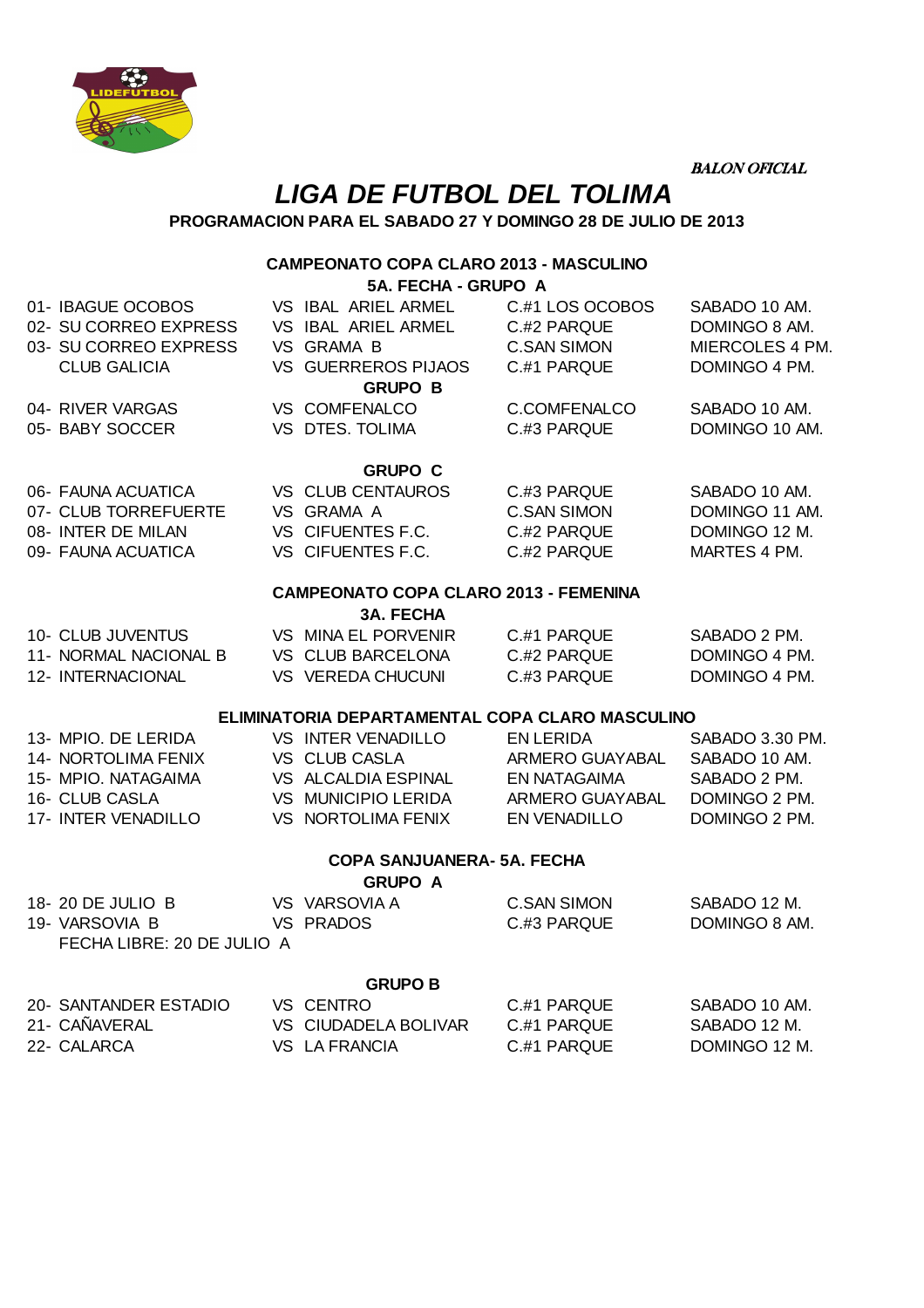## CONTINUACION PROGRAMACION DEL 27 Y 28 DE JULIO - PAGINA 2

| <b>GRUPO C</b> |                                                                                                                                                                                                                                                                                                                                                                                                                                                                                                                                                                                                                                                                                                                                                                                                                                                                                                                                                                                            |  |                                                                                |                                                  |                                               |  |  |  |  |
|----------------|--------------------------------------------------------------------------------------------------------------------------------------------------------------------------------------------------------------------------------------------------------------------------------------------------------------------------------------------------------------------------------------------------------------------------------------------------------------------------------------------------------------------------------------------------------------------------------------------------------------------------------------------------------------------------------------------------------------------------------------------------------------------------------------------------------------------------------------------------------------------------------------------------------------------------------------------------------------------------------------------|--|--------------------------------------------------------------------------------|--------------------------------------------------|-----------------------------------------------|--|--|--|--|
|                | 23- JORDAN II ETAPA VS JARDIN<br>24- CIUD. COMFENALCO VS JORDAN III ETAPA<br>FECHA LIBRE: CIUDADELA CAMPESTRE                                                                                                                                                                                                                                                                                                                                                                                                                                                                                                                                                                                                                                                                                                                                                                                                                                                                              |  |                                                                                | C.JORDAN<br>C.COMFENALCO                         | SABADO 8.30 AM.<br>SABADO 9.30 AM.            |  |  |  |  |
|                | <b>EQUIPOS MUNICIPIOS</b><br>25- PIJAOS CHAPARRAL             VS   VILLA DE LAS PALMAS       EN CHAPARRAL<br>26- INTER VENADILLO                                                                                                                                                                                                                                                                                                                                                                                                                                                                                                                                                                                                                                                                                                                                                                                                                                                           |  | VS CLUB CASLA                                                                  | EN VENADILLO                                     | DOMINGO 11 AM.<br>DOMINGO 9.30 AM.            |  |  |  |  |
|                | <b>CAMPEONATO INFANTIL "COPA ENERTOLIMA" II SEMESTRE</b>                                                                                                                                                                                                                                                                                                                                                                                                                                                                                                                                                                                                                                                                                                                                                                                                                                                                                                                                   |  |                                                                                |                                                  |                                               |  |  |  |  |
|                | 27- REAL TOLIMA<br>28- GRAMA B                                                                                                                                                                                                                                                                                                                                                                                                                                                                                                                                                                                                                                                                                                                                                                                                                                                                                                                                                             |  | CATEGORIA A- GRUPO A<br>VS IBAL A<br>VS GALICIA B                              | C #1 PARQUE<br><b>C.SAN SIMON</b>                | SABADO 8 AM.<br>DOMINGO 1 PM.                 |  |  |  |  |
|                | 29- TORREFUERTE<br>30- PIBES SPORT                                                                                                                                                                                                                                                                                                                                                                                                                                                                                                                                                                                                                                                                                                                                                                                                                                                                                                                                                         |  | <b>GRUPO B</b><br>VS GRAMA ELITE<br>VS GOL 5                                   | C.SAN SIMON<br>C.#1 PARQUE                       | SABADO 2 PM.<br>SABADO 4 PM.                  |  |  |  |  |
|                | 31- ESTRELLAS D. NORTE<br>32- CARLOS PIMIENTO<br>33- ENERTOLIMA                                                                                                                                                                                                                                                                                                                                                                                                                                                                                                                                                                                                                                                                                                                                                                                                                                                                                                                            |  | CATEGORIA B- GRUPO A<br>VS GRAMA C<br><b>VS ESTUDIANTES</b><br>VS COMFENALCO B | C.#1 LOS OCOBOS<br>C.FIBRATOLIMA<br>C.COMFENALCO | SABADO 8 AM.<br>SABADO 8 AM.<br>SABADO 10 AM. |  |  |  |  |
|                | 34- CLUB ORION<br>35- GALICIA D                                                                                                                                                                                                                                                                                                                                                                                                                                                                                                                                                                                                                                                                                                                                                                                                                                                                                                                                                            |  | <b>GRUPO C</b><br>VS IBAL B<br>VS CLUB COPIFAM                                 | C.#1 PARQUE<br>C.#1 PARQUE                       | DOMINGO 8 AM.<br>DOMINGO 10 AM.               |  |  |  |  |
|                | NOTA: LOS SIGUIENTES CLUBES NO FUERON PROGRAMADOS POR:<br>RIVER SOCCER - PAZ Y SALVO<br><b>INTER MILAN - PAZ Y SALVO</b><br>FAUNA ACUATICA - PAZ Y SALVO<br>RIVER VARGAS - PAZ Y SALVO<br>REAL SOCIEDAD - PAZ Y SALVO<br>ESTRELLAS D.FUTURO - PAZ Y SALVO<br>CLUB CIFUENTES - PAZ Y SALVO<br><b>REAL MADRID - PAZ Y SALVO</b><br>PICALEÑA - PAZ Y SALVO<br>CLUB SAMPAY - PAZ Y SALVO<br>REAL PAYANDE - PAZ Y SALVO<br>MARACANA - PAZ Y SALVO<br>CLUB CENTAUROS - PAZ Y SALVO<br>SPORTING F.C. - PAZ Y SALVO<br>SPORT JUVENTUS- PAZ Y SALVO - RECONOCIMIENTO DEPORTIVO<br>DAZA SARMIENTO - PAZ Y SALVO - RECONOCIMIENTO DEPORTIVO<br>NUEVA GENERACION - PAZ Y SALVO<br>IBAGUE F.C. - PAZ Y SALVO - RECONOCIMIENTO DEPORTIVO<br>INDEP. VERACRUZ - PAZ Y SALVO - RECONOCIMIENTO DEPORTIVO<br>CHEPE FLOREZ - RECONOCIMIENTO DEPORTIVO<br>CLUB CHICORAL - PAZ Y SALVO<br>AJOLIS F.C. - PAZ Y SALVO<br>GUERREROS PIJAOS - PAZ Y SALVO Y RECONOCIMIENTO DEPORTIVO<br>INDEP. AMERICA - PAZ Y SALVO |  |                                                                                |                                                  |                                               |  |  |  |  |